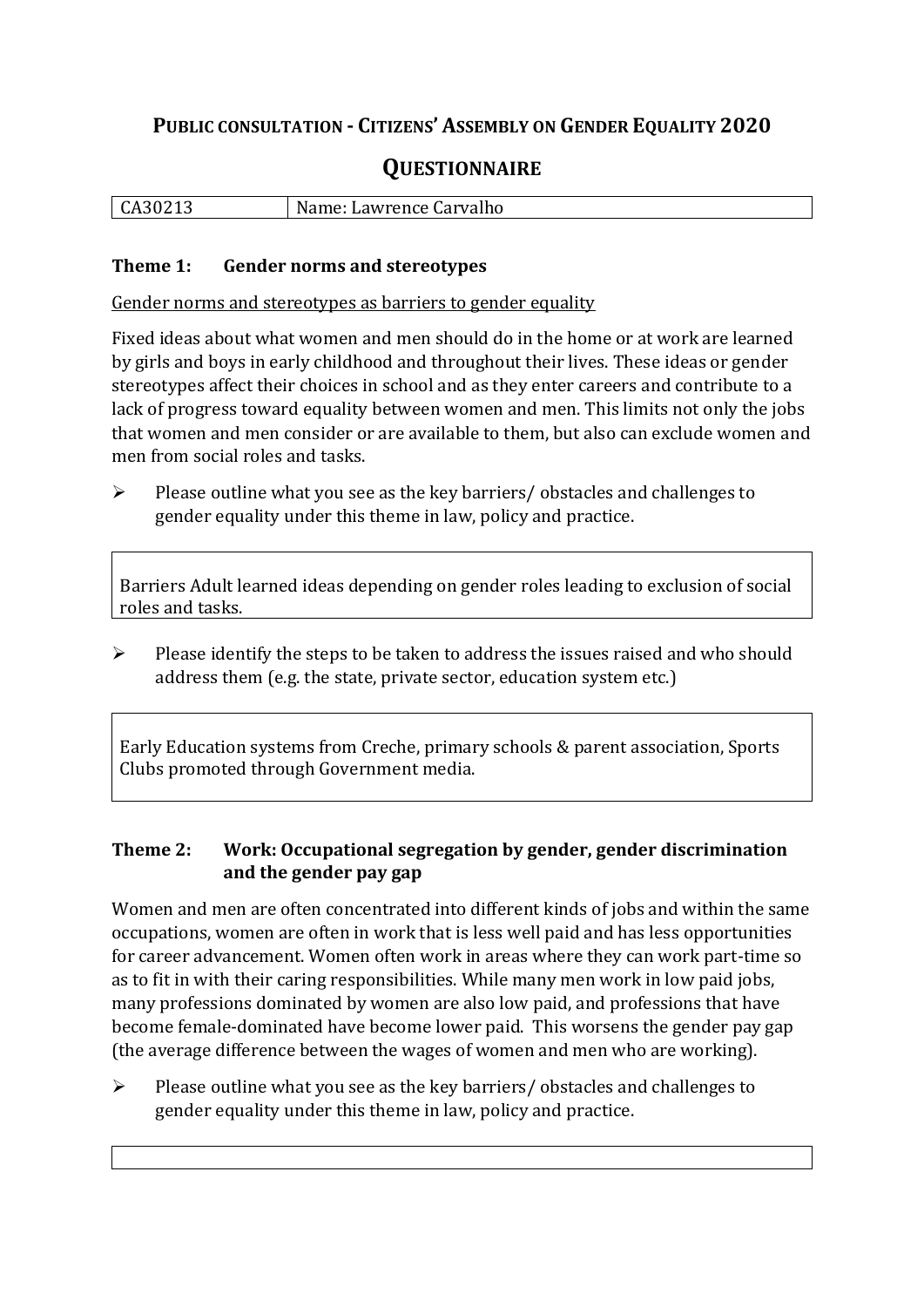Pigeoned holed roles like social care because of the gender at birth drummed by society with Government media driven ads.

➢ Please identify the steps to be taken to address the issues raised and who should address them (e.g. the state, private sector, education system etc.)

Government should not gender profile through mainstream & social media campaigns.

## **Theme 3. Care, paid and unpaid, as a social and family responsibility**

Care -- the social responsibility of care and women and men's co responsibility for care, especially within the family

Women remain disproportionately responsible for unpaid care and often work in poorly paid care work. For working parents or [lone parents,](https://aran.library.nuigalway.ie/bitstream/handle/10379/6044/Millar_and_Crosse_Activation_Report.pdf?sequence=1&isAllowed=y) balancing paid work with parenting and or caring for older and dependent adults presents significant challenges. Women are [most disadvantaged by these challenges,](https://eige.europa.eu/gender-equality-index/game/IE/W) yet men also suffer from lack of opportunities to share parenting and caring roles. Despite recent legislation and policy initiatives to support early years parental care, [inequalities in the distribution of unpaid](https://www.ihrec.ie/app/uploads/2019/07/Caring-and-Unpaid-Work-in-Ireland_Final.pdf)  [care](https://www.ihrec.ie/app/uploads/2019/07/Caring-and-Unpaid-Work-in-Ireland_Final.pdf) continue between women and men. The cost of childcare has been identified as a particular barrier to work for women alongside responsibilities of caring for older relatives and dependent adults.

➢ Please outline what you see as the key barriers/ obstacles and challenges to gender equality under this them in law, policy and practice.

Lack of support credits for all parents with 32 county communities.

 $\triangleright$  Please identify the steps to be taken to address the issues raised and who should address theme (e.g. the state, private sector, education system etc.)

Government should promote community led initiative for parents regardless of their stage in life whether caring for children or parents.

### **Theme 4: Women's access to, and representation in, public life and decision making**

Ensure women's participation and representation in decision-making and leadership in the workplace, political and public life

Women are systematically underrepresented in leadership in [economic](https://eige.europa.eu/gender-equality-index/2019/compare-countries/power/2/bar) and [political](https://eige.europa.eu/gender-equality-index/2019/compare-countries/power/1/bar)  [decision-](https://eige.europa.eu/gender-equality-index/2019/compare-countries/power/1/bar)making. Despite the introduction of a candidate gender quota (through the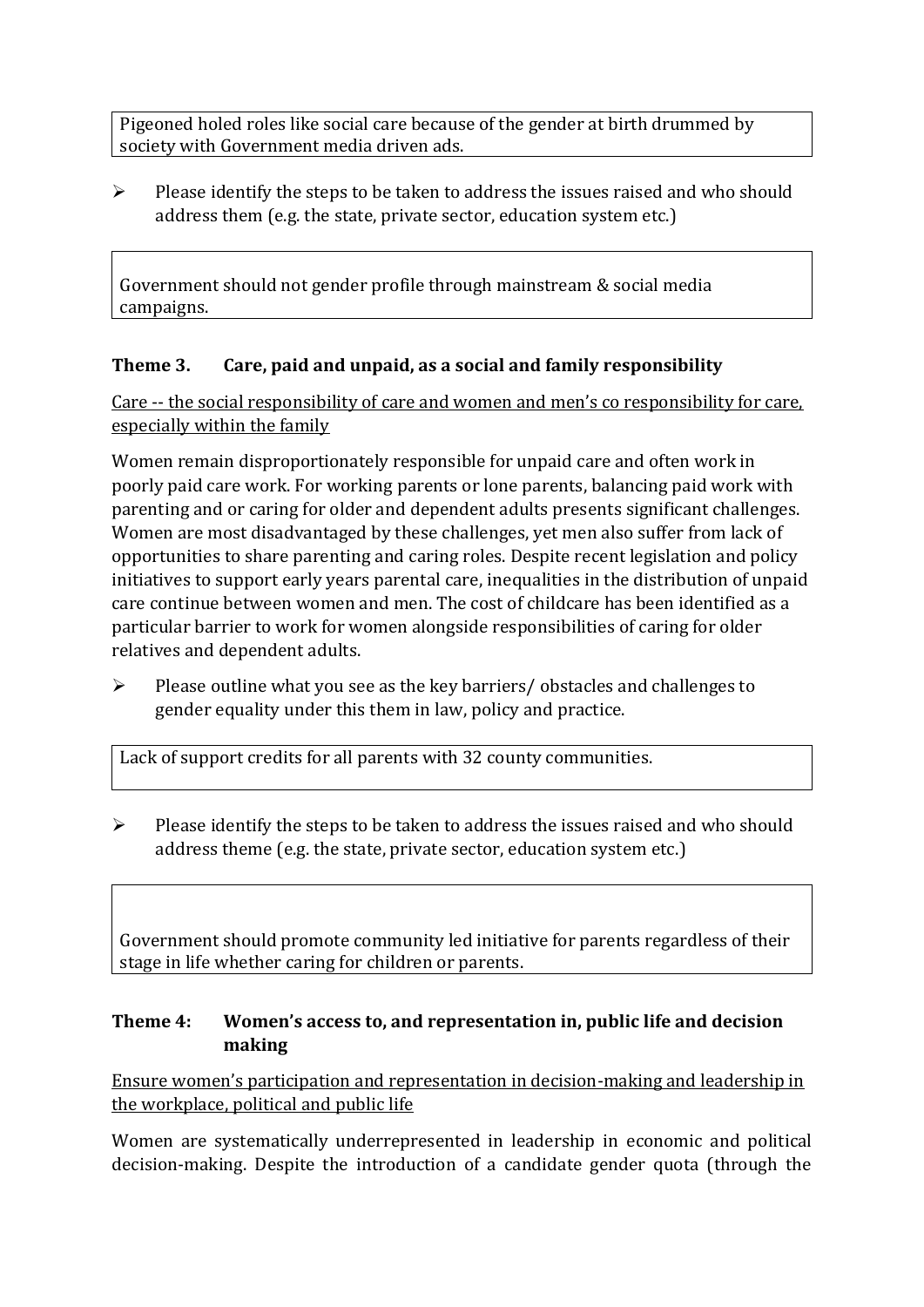system of party funding) for national political office, and [initiatives](https://betterbalance.ie/) to support women's access to corporate decision-making roles, men continue to dominate leadership positions. There are also issues to be considered around how media represents women and men.

➢ Please outline what you see as the key barriers/ obstacles and challenges to gender equality under this theme in law, policy and practice.

Main stream & social Media, under representation of women in leadership roles in society at an early age.

➢ Please identify the steps to be taken to address the issues raised and who should address them (e.g. the state, private sector, education system etc.)

Role models help change and boost strong women leaders

### **5. Where does gender inequality impact most?**

To conclude we would be interested in your response to the following question: In which area do you think gender inequality matters most?

Please rank the following in order of importance, 1 being the most important:

|                            | Paid work                | 2            |
|----------------------------|--------------------------|--------------|
| $\bullet$                  | Home & family life       | $\mathbf{1}$ |
| $\bullet$                  | Education                | 4            |
| $\bullet$                  | Politics and public life | 6            |
| $\bullet$                  | Media                    | 5            |
| $\bullet$                  | Caring for others        | 3            |
|                            |                          |              |
| $\bullet$                  | Other - please elaborate | 7            |
| Art & history appreciation |                          |              |

 $\triangleright$  Please outline the reasons for your answer below:

I am a Dad of beautiful 13 year old who I want all the opportunities that life has to offer. It is up to her to decide what she wants to do with her life.